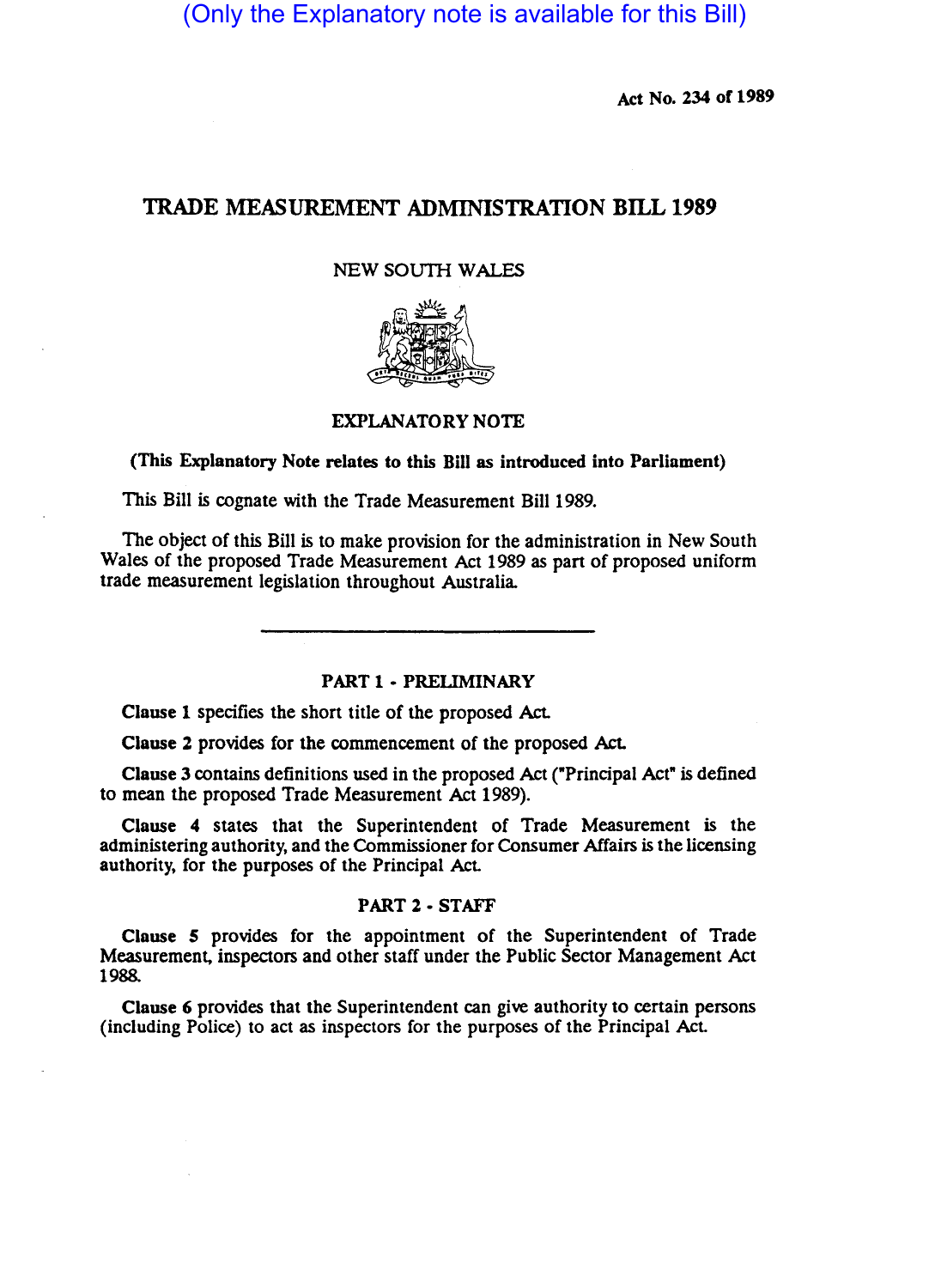Clause 7 provides that inspectors are subject to the direction and control of the Superintendent

Clause 8 provides for the issue to inspectors of certificates of authority.

Clause 9 authorises the Superintendent to hold an appointment and exercise functions under the National Measurement Regulations of the Commonwealth.

#### PART 3 - FEES AND CHARGES

Clause 10 requires payment of a charge when an inspector verifies or re-verifies a measuring instrument under the Principal Act

Clause 11 requires a licensee who certifies a measuring instrument to pay a charge to the administering authority.

Clause 12 requires measuring instruments that are batch tested to be considered to have been individually verified or certified for the purpose of calculating a charge payable under clause 10 or 11.

Clause 13 empowers the making of regulations to prescribe other fees and charges.

Clause 14 provides for the recovery of unpaid fees and charges as a debt due to the Crown.

# PART 4 - PROCEEDINGS FOR OFFENCES

Clause 15 provides that proceedings for an offence under the proposed Act or the Principal Act must be instituted within 3 years after the offence is committed or (in the case of certain offences under the Principal Act in relation to the packaging of articles) within 1 year after the offence is detected. whichever is later.

Clause 16 provides for the taking of proceedings in a Local Court or in the Supreme Court in its summary jurisdiction. A Local Court will not be able to impose a penalty of more than SI 0,000.

Clause 17 prevents double jeopardy where a person commits the same offence under both the Principal Act and a law of another State or a Territory or of the Commonwealth.

Clause 18 provides that proceedings for an offence against the regulations under the proposed Act or the Principal Act must be disposed of before a Local Court

## PART 5 • APPEALS

Clause 19 provides that the Commercial Tribunal is to be the appeals tribunal for appeals under the Principal Act

Clause 20 provides for the decisions that the Commercial Tribunal can make on an appeal under the Principal Act

Clause 21 provides for an appeal from the Commercial Tribunal to the Supreme Court on a question of law.